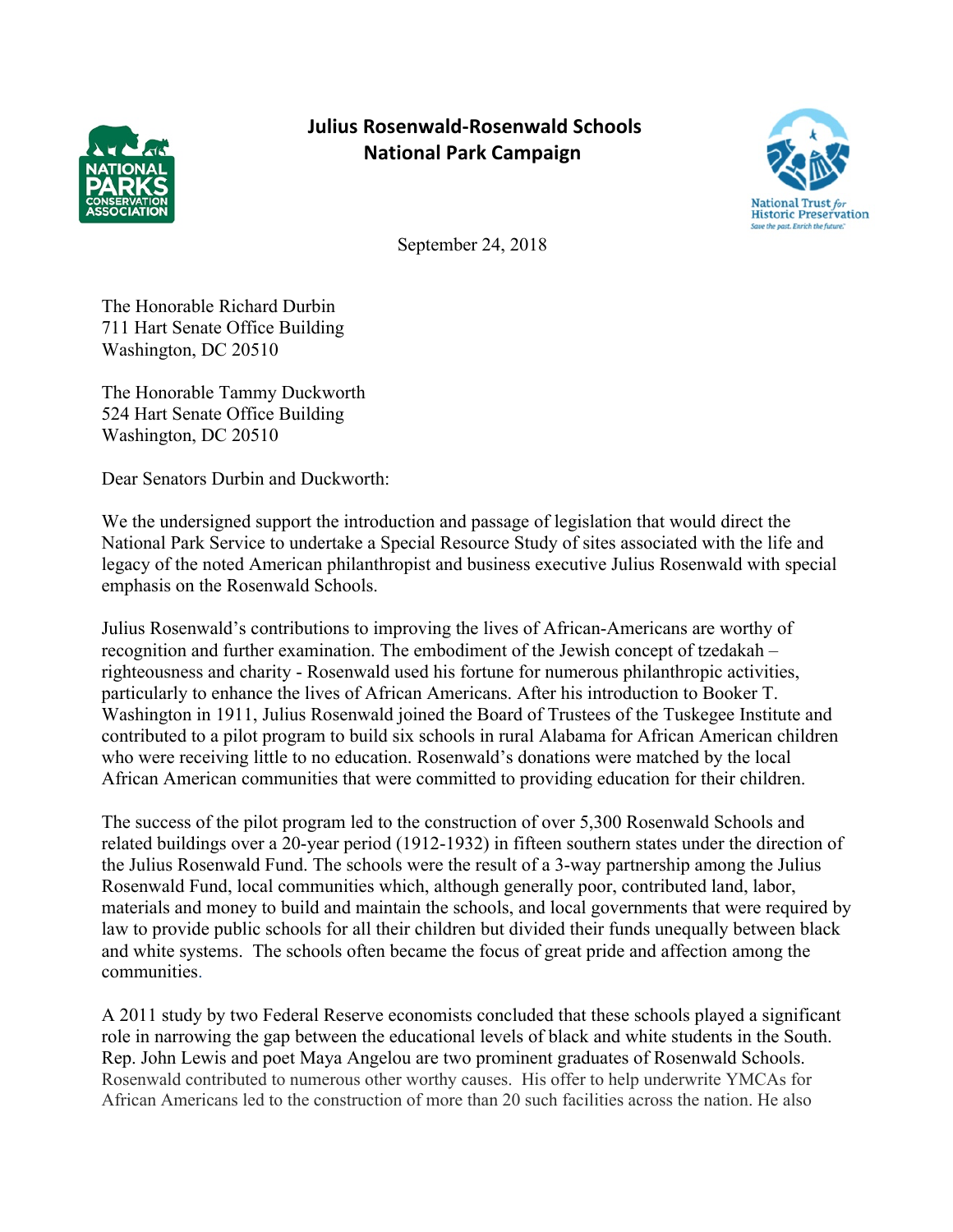funded Chicago's Museum of Science and Industry and played a pivotal role in the creation of the Jewish United Fund of Metropolitan Chicago and contributed to other Jewish and Chicago-based charities.

We request that you sponsor and push for passage legislation authorizing the Special Resource Study.

Thanking you in advance for your support.

Sincerely yours,

Pleresa Fierno

National Parks Conservation Association National Trust for Historic Preservation

Stephanie K Meets

Theresa Pierno, President & CEO Stephanie K Meeks, President and CEO

hilp D. France J

Phil Francis, Chair **M. Howard Morse**, President

11, House Move

Coalition to Protect America's National Parks Jewish Historical Society of Greater Washington

Evelyd Brooks Higgenbotton

Steven B Nasatir, President Evelyn Brooks Higginbotham, Ph.D., President Jewish Federation of Metropolitan Chicago Association for the Study of African American Life and History

hatter L. Elson

Charles L. Edson, Chairman Donna S. Gloeckner, Director of Archives

Maryland Historical Trust Board of Trustees NAACP Legal Defense and Educational Fund, Inc.